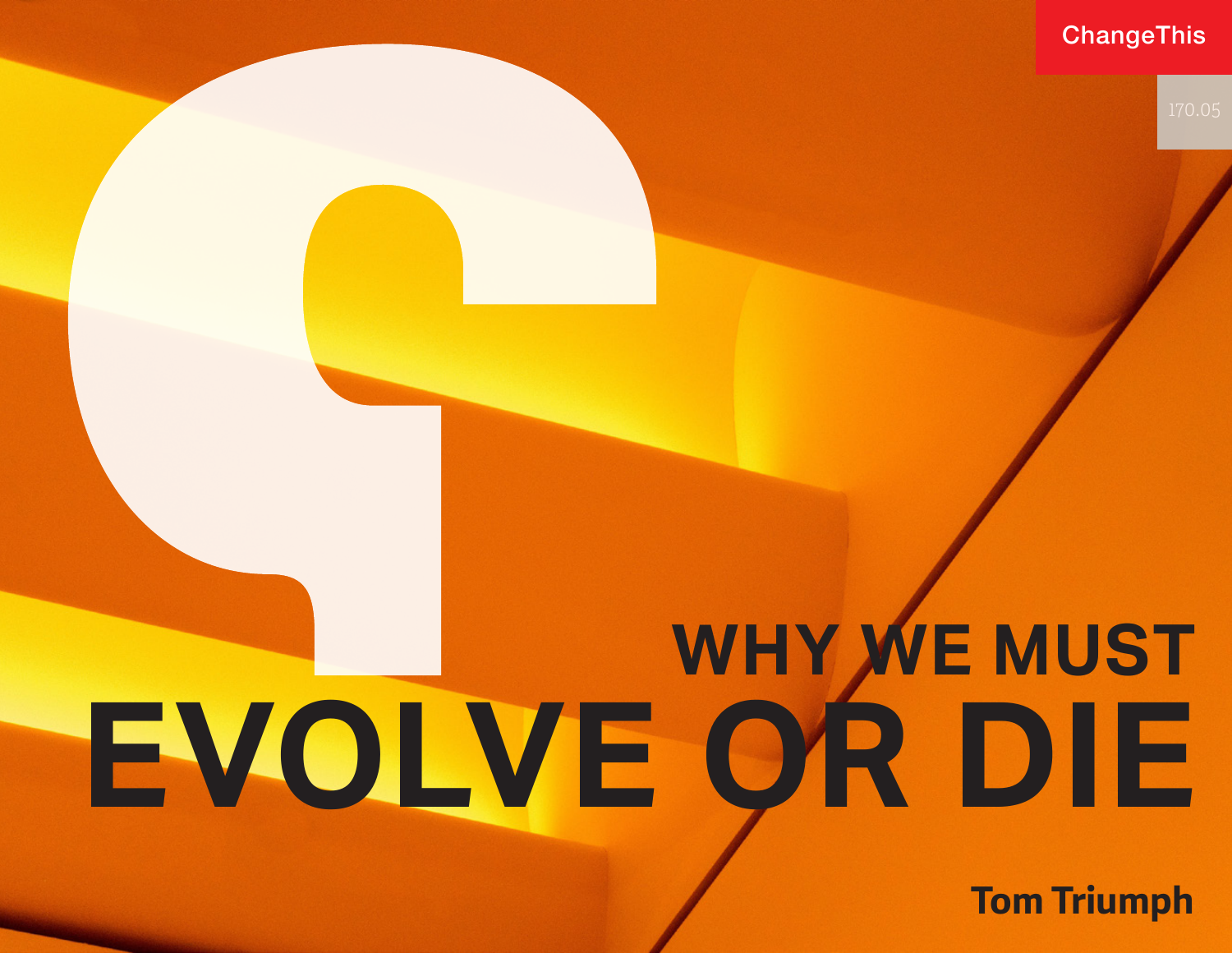## **Here are a couple of simple truths.**

**Change title to** *Evolve or Die?*

The world is changing rapidly due in part to the ever-increasing advances in technology. Your ability to adapt and learn is more important than ever. The title of this manifesto says it all: Evolve or Die. It's somewhat blunt, and it is an exaggeration. But my belief is that it's closer to the truth than many people realize.

*Or change text for accuracy?* It might seem trite to write this, but (in reference to Henry David Thoreau) you weren't meant to settle for a life of quiet desperation. That's said with confidence because—nobody is meant for a life of desperation. To continue succeeding in this new world, you'll need to continue learning, innovating and creating. You'll need to evolve.

It's better to learn from the champions, practice like your life depended on it (to an extent it does), and come out strong and punching above your weight (because you can).

You've got a lot to offer this world. We all do. I'm in your corner, offering guidance and cheering for you. Get in the ring, come out swinging, and fight the good fight.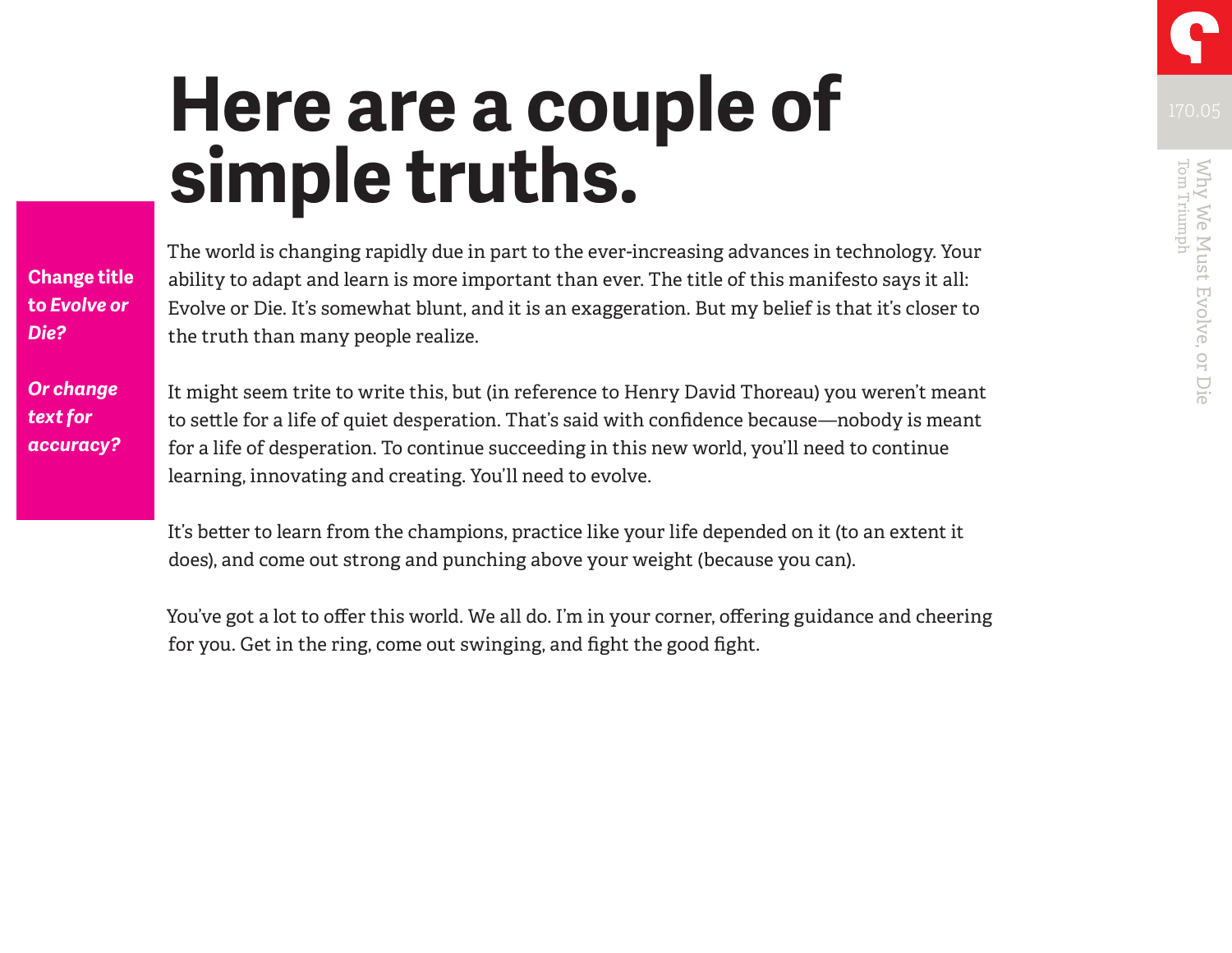## **Evolve or Die**

First, the bad news. Chances are your company is probably going to go under. Whether large and successful, or small and nimble, the odds are your company will remain focused on the business at hand. Chugging forward with its current way of doing business, selling those products and services that have served so well. It works. Sometimes for a long while. Until it doesn't.

"Unlikely," you're saying. "The company has done well for (5, 10, 50) years!"

But, ahead (somewhere) lies a treacherous curve. And because your company is like other companies (comprised of people with habits and needs and shortsightedness), the organization is basically resistant to change—despite the "we think out-of-the-box" platitudes. Senior management doesn't know what it doesn't know. Why should those managers be different from anybody else? And the future has a way of blindsiding most of us with change.

**The ironic thing is that the company likely succeeded in the first place because it was innovative and drove change. Yet its successful run makes continued evolution difficult and counterintuitive.** 

It's easy to find examples of companies that failed to evolve, missed the twists and turns in the journey, and headed into difficulties. Oftentimes, entirely missing the new world order. Like the proverbial buggy whip manufacturers. Decreasing market share. Lost revenue. Oblivion.

Think about companies and industries that were doing exceptionally well ... until they weren't— Blockbuster Video, Motorola, Kodak, Blackberry, Sony, Myspace, Xerox, and Polaroid.

And what's the good news? For one, while it's not easy to successfully navigate through the technological and societal changes ahead, neither is it impossible. Some companies are able to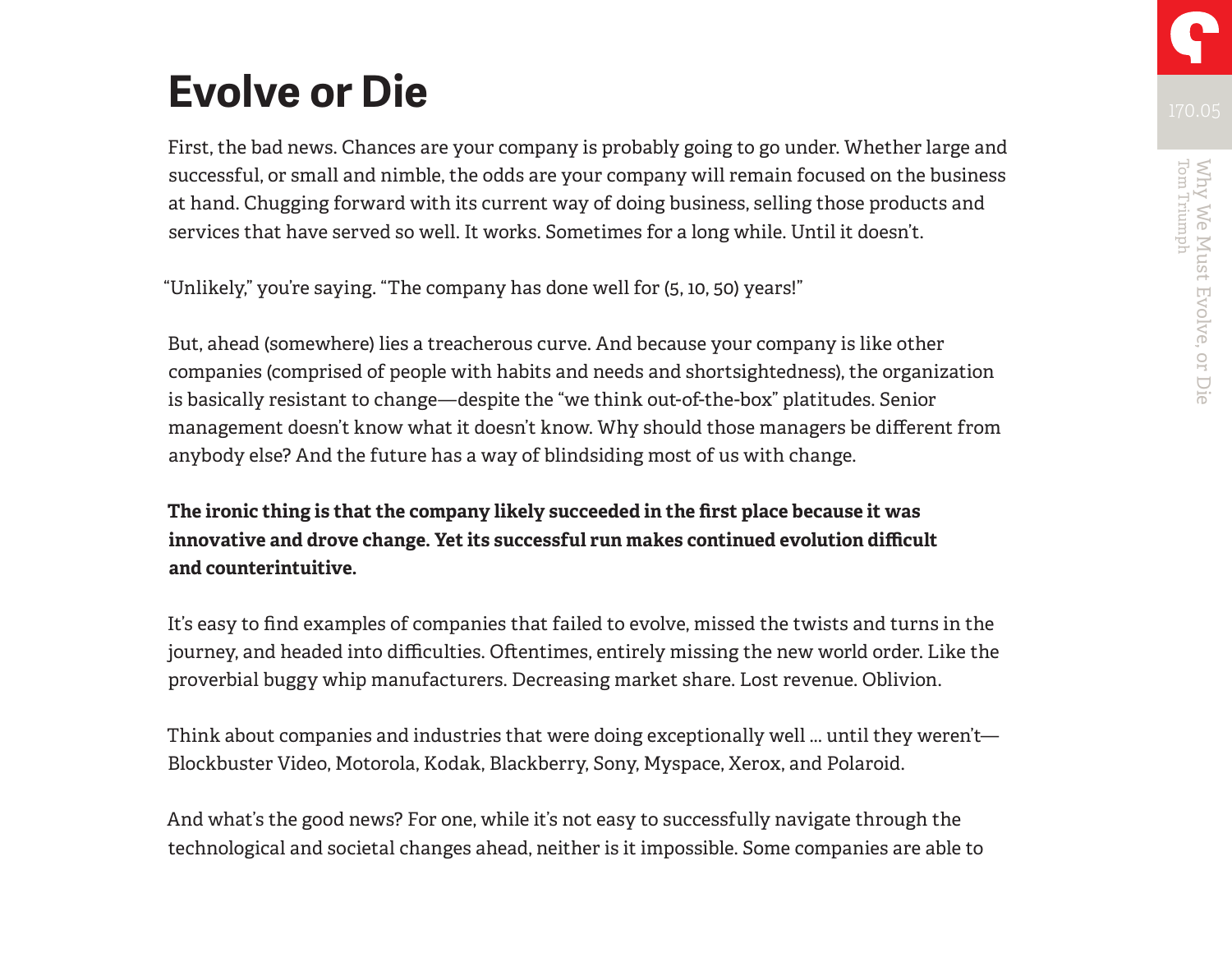reinvent themselves; to move from one business model to another. Even if you're not the one steering the ship, you can be an influencer.

Maybe you can work on a project that's not officially "sponsored." It's not uncommon for dedicated (stubborn) employees to spend a portion of their spare time on skunkworks, until such time that the work matures and the company realizes it needs what you have. It happens in great companies all the time, which is in part why those companies are great because some of the people pushed ahead and did what they thought needed doing.

Maybe the even better "good news" is that you are not your company. While it's hard to influence a company's direction, you have complete control over yourself. Meaning, you're free to study what's happening around you and not be one of the many people holding the buggy whip inventory when nobody's buying.

*"What's dangerous is not to evolve." —Jeff Bezos*

Change means doing things that are new, and forgoing things that are familiar. It means discomfort and uncertainty, and the real likelihood of being wrong. All in all, it's scary. It really comes down to a decision. You either ride things out, fight for the status quo and hope the changes you're sensing are going to slow (they won't), or you think about where the world is headed and change to get yourself there.

The journey is difficult, but the direction is clear. Evolve or die.

## The future has a way of blindsiding most of us with change.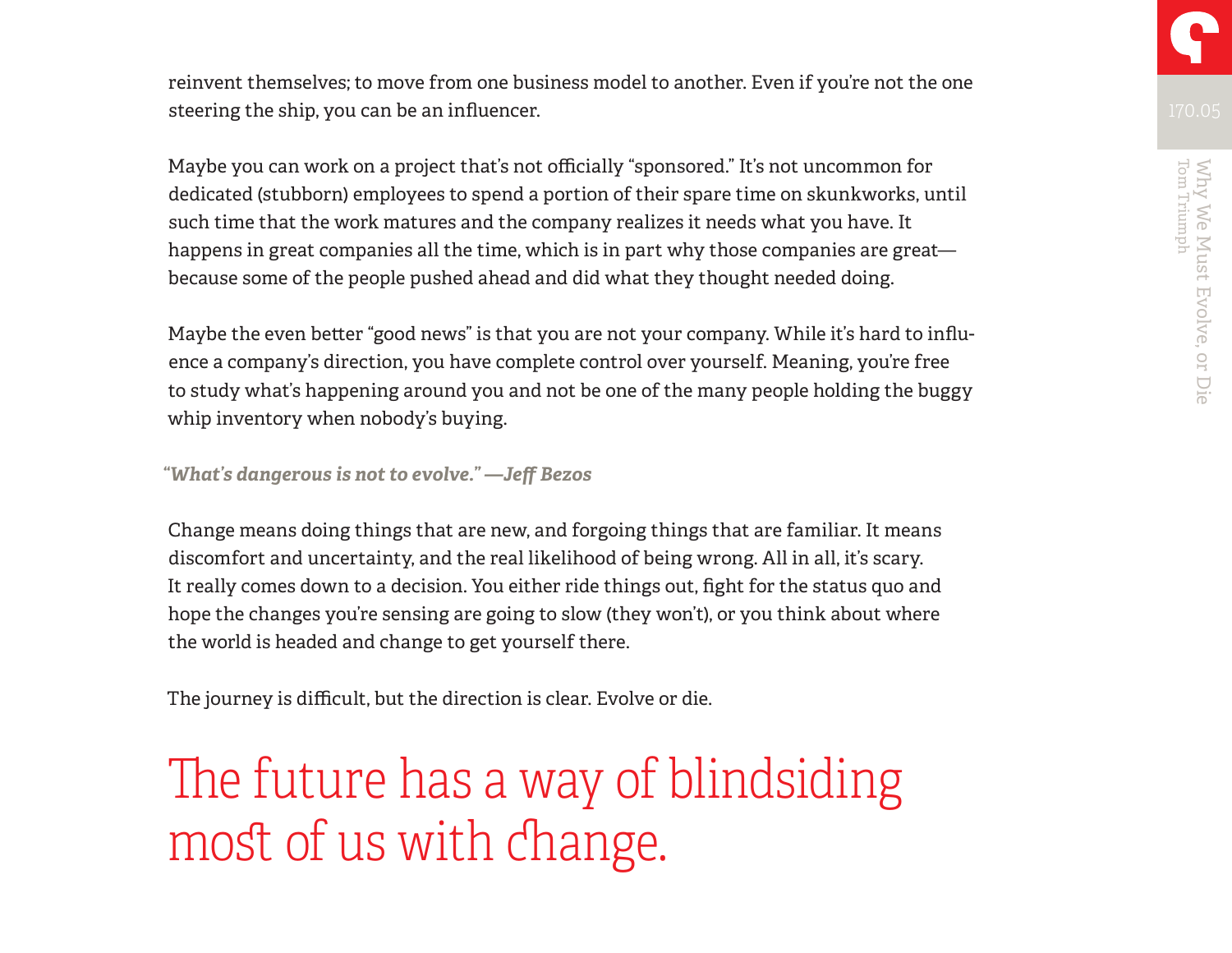## **Ten Myths of Innovation**

There are a lot of myths about innovation. And not a single one involves chocolate. On the contrary, perhaps one of the most satisfying suggestions about being innovative is to have a chocolate bar in your pocket. There's concrete evidence that doing so had a huge impact on harnessing new technology into a product that had global impact. And we can thank American physicist Percy Spencer for the sweet lesson.

Percy was born in 1894 and had a difficult beginning as a child. When he was a baby, his father died, so his mother sent him to live with his aunt and uncle. Then when Percy was just seven, his uncle died. At the age of 12, Percy quit grammar school and began working 12-hour days in a local mill to support his aunt and himself. And that was the end of his formal education.

When he turned 18, Percy joined the Navy. While on night watch duty, he began reading whatever books he could find on the topic of wireless communications. He kept reading and taught himself calculus, chemistry, physics, and metallurgy.

After leaving the Navy, he went to work in 1939 for Raytheon. It was there, in 1945, that Percy and his chocolate bar made a discovery that changed the world. While he was working on a device called a magnetron, which generates short-wave radio waves, Percy noticed the chocolate bar in his pocket melted whenever he stood in front of the equipment. He had no idea what caused this, but soon discovered that it was due to microwaves. So he began modifying the equipment and, after several alterations, he built the first microwave oven.

So, chocolate is not only high in antioxidants and a cancer-fighting food, but it's also fundamental to technology commercialization. I like it more. It certainly worked for Percy, who went on to receive 300 patents and numerous awards. All this was accomplished without a formal education, but with a curious mind, a desire to self-educate, and a chocolate bar.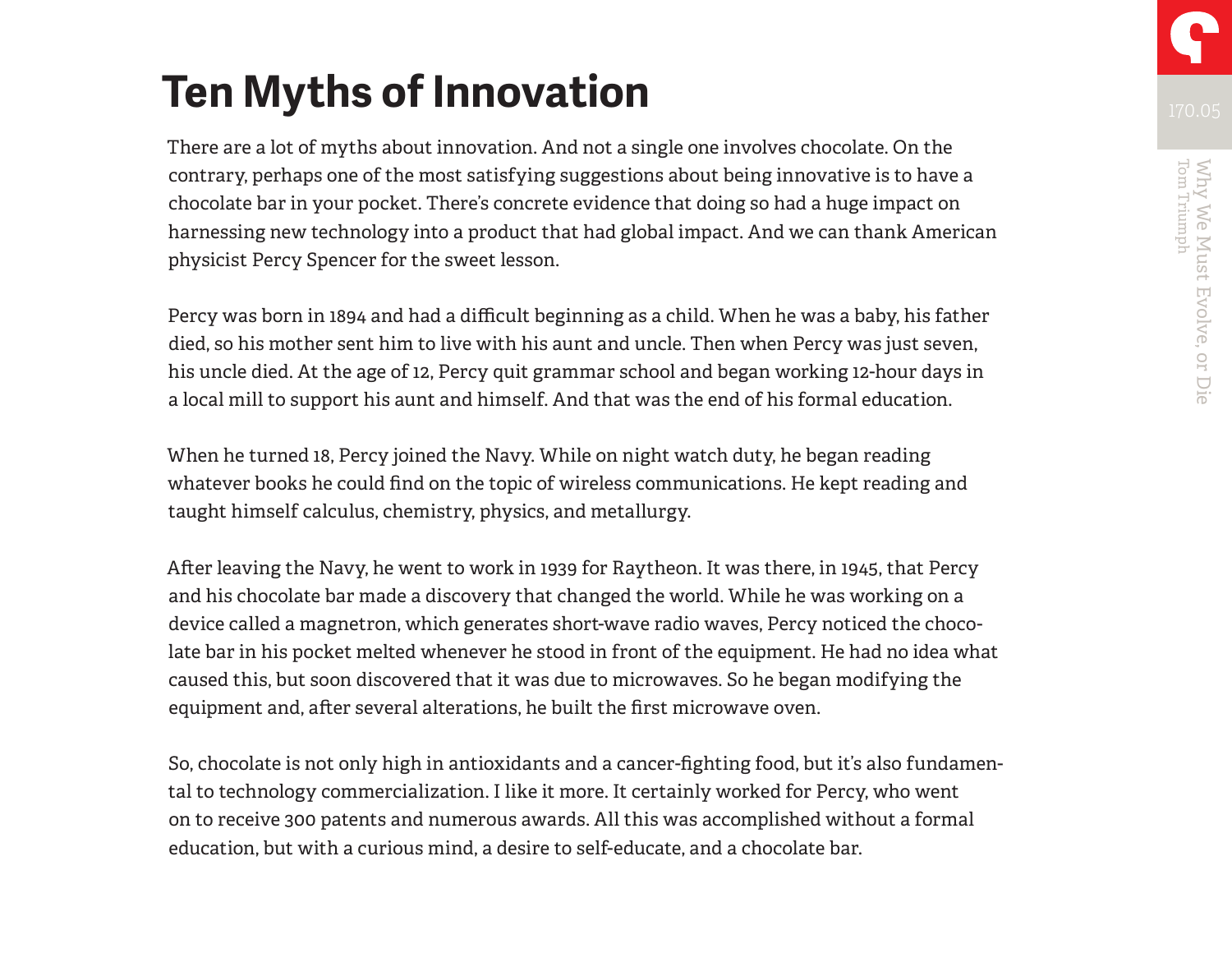#### **So, take a bite of your chocolate bar and consider these myths about innovation.**

- **1. Geniuses work alone** | The world is full of solo inventors, but it's difficult to take technology to market by working alone in a basement or garage. Collaboration, teamwork, and feedback are often invaluable in creating something remarkable. Even if the initial idea originated from a visionary genius, having others contribute is essential to bringing a more evolved product to fruition. Marie Curie, Thomas Edison, and Alexander Graham Bell were all geniuses, and they worked alongside others.
- **2. Innovation happens somewhere else** | For whatever reason, human nature often inclines people to think that great ideas or inventions happen "somewhere else." The reality is that inspiration for the idea—and the blood, sweat, and tears to bring the idea to life—can and does happen everywhere from A to Z. The Saturn V rocket was designed and built in Alabama, and the steamboat was invented in West Virginia.
- **3. Innovation happens in a flash of inspiration** | Great ideas often happen in a flash, but execution doesn't. Albert Einstein wrote in his Autobiographical Notes that when he was 16 years old, he wondered what a light waveform would look like if he could observe a beam of light while traveling at the same speed. That thought experiment played a memorable role in his future

Marie Curie, Thomas Edison, and Alexander Graham Bell were all geniuses, and they worked alongside others.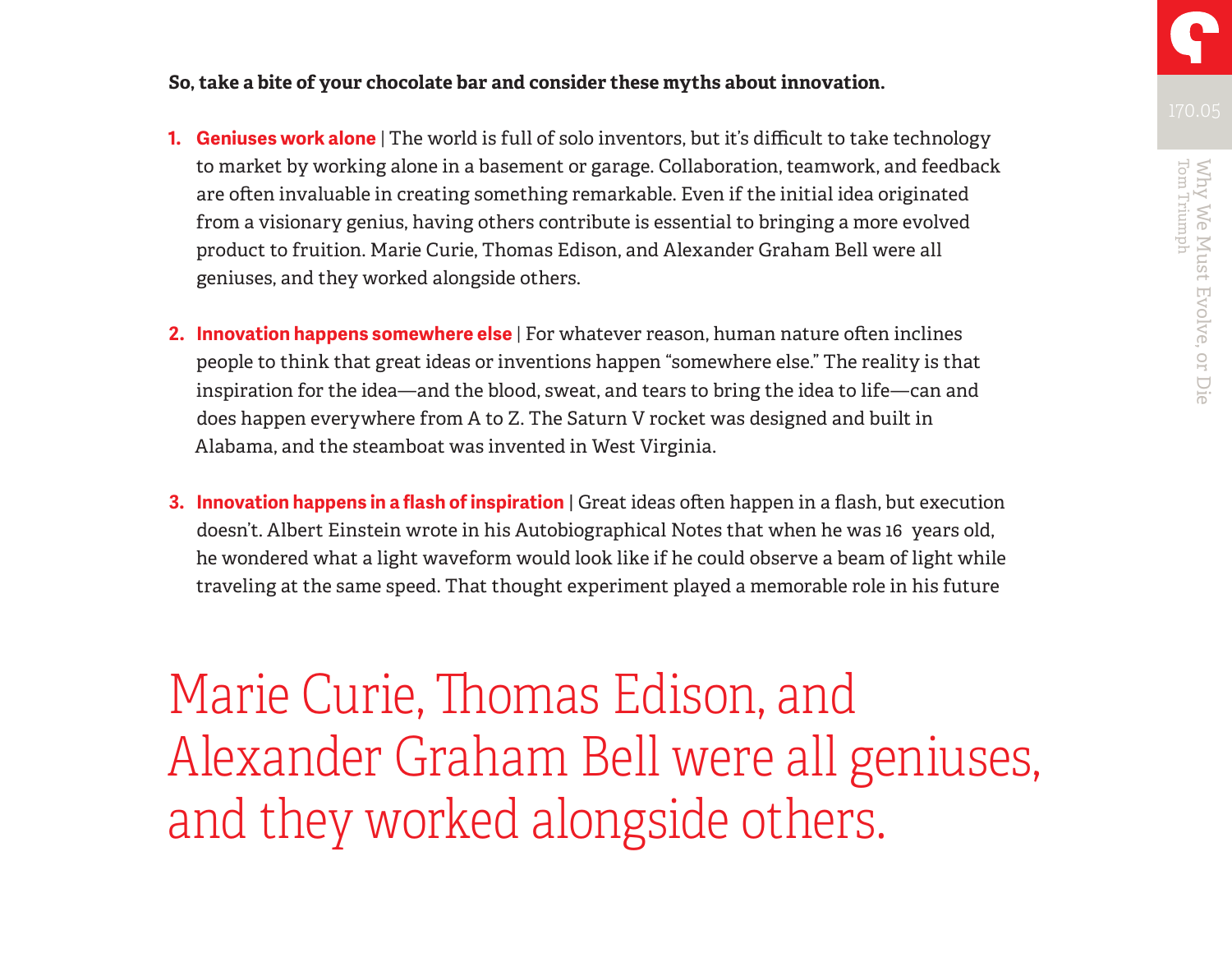and the development of the theory of relativity. While an idea or inspiration might come quickly, as it did for young Albert, the final solution (or product) typically takes significant effort and time to fully develop. The first wheels turned pottery in 3500 BCE and weren't used on chariots for three centuries. And monks were flying gliders a thousand years before the Wright Brothers' first flights.

- **4. Only large companies with vast resources can innovate** | Actually, often it seems big companies are the least likely to innovate. Blockbuster Video could have come up with a better means of distributing DVDs (like startups Netflix and Redbox), but instead the company at its peak went from over 84,000 employees and 9,000 stores to bankruptcy. Or why didn't an internet company of Google's size and brainpower put several engineers on a project to create a text messaging-based platform like Twitter. Or consider the once dominant Kodak and its lack of innovation in digital cameras. The list of big companies that failed to innovate goes on and on.
- **5. You need to be educated by a prestigious university** | Percy Spencer did not have an auspicious beginning or a formal education—yet he was a great innovator. Benjamin Franklin was the son of a candlemaker and had only two years of formal schooling, but he was ambitious, worked hard, was resourceful, and was a great American inventor, scientist, and statesman. Ralph Lauren dropped out of college and never went to fashion school—yet his designs are considered iconic and his business savvy established him as one of the wealthiest people in America. Thomas Edison had three months of formal schooling, and attained over 1,500 patents and founded 14 companies, including General Electric. Steve Jobs, Mark Zuckerberg, and Bill Gates all dropped out of college. This by no means is an argument against education at a premier university, but rather a simple reminder that education can happen everywhere.

*"What we have to learn to do, we learn by doing." —Aristotle*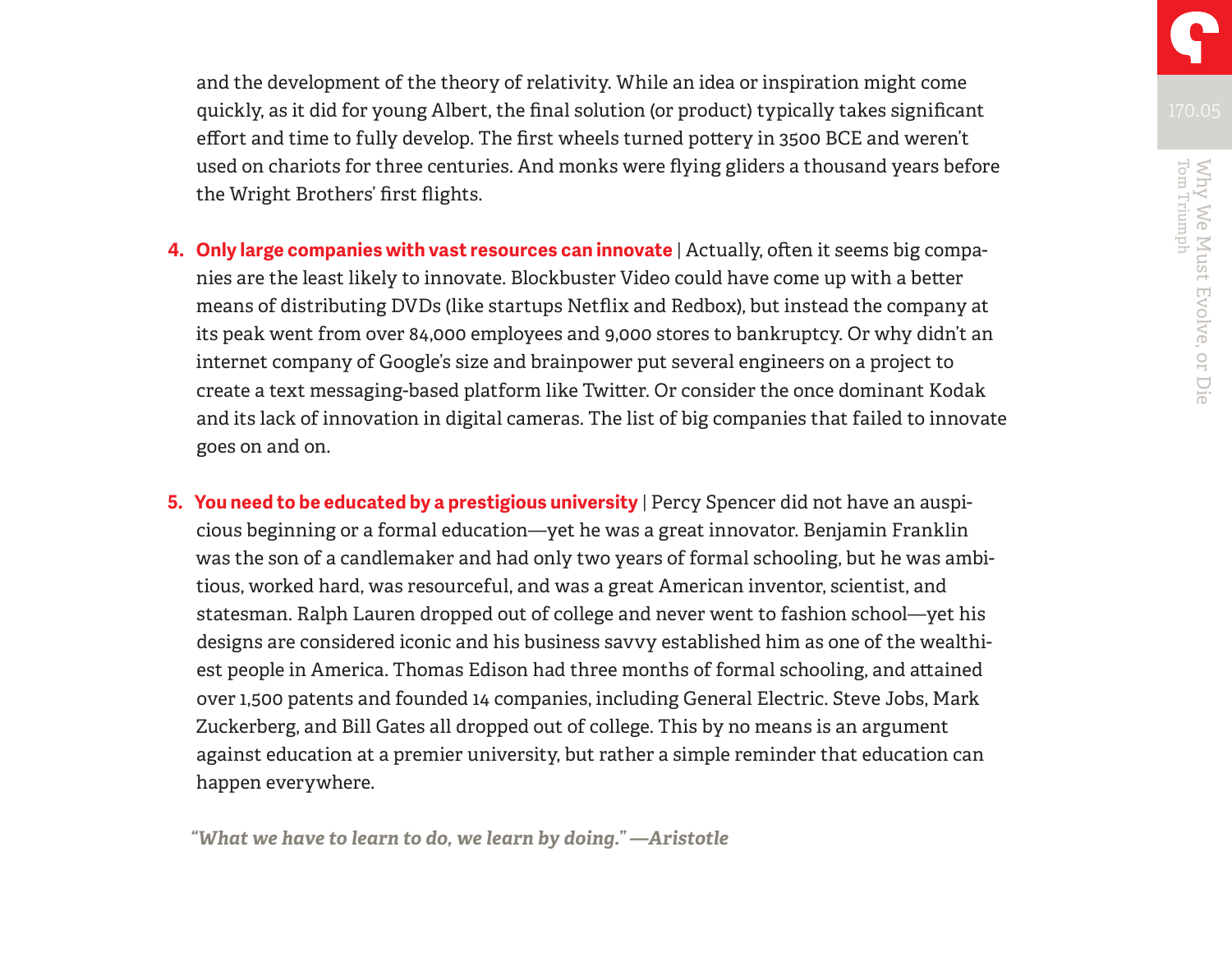- **6. Your history indicates your future success** | The world is full of countless examples of people who continued to invent and innovate, despite their earlier failures, until they succeeded. It's actually difficult to find successful innovators who didn't repeatedly fail.
- **7. You can't "turn on" innovative thinking** | Actually, to a large extent you can "turn on" creative thinking, and many people and organizations do exactly that. Bell Labs, Palo Alto Research Center, IDEO, Google, Nike, Apple and thousands more work at being creative and then work even harder to make ideas a reality.
- **8. Set aside your emotions to innovate** | Emotions are integral to humans and should be utilized in a manner that assists with creativity. Emotions can be increased through music or movement or visual imagery (real or imagined). Find what works best for you, and bring a measure of emotion to your work.
- **9. A stimulating environment will stimulate thinking** | Actually, wherever you can think freely and deeply is the best place to innovate. You don't need a pinball machine or a room full of beanbags nearby. Simply going for a walk or brainstorming with a few colleagues is sufficient inspiration. You might just need to be inspired. J. K. Rowling came up with the idea for Harry Potter while riding on a noisy, four-hour, train ride.
- **10. The best innovations are new creations** | On the contrary, some of the greatest inventions ever are those that combine things that haven't been combined before. Combine a steam engine with steel wheels and you've created a locomotive train. Mix a telephone with a printer and you've got a fax machine. Marry a wireless communications system with a computer and you've got a smartphone.

#### **So, take another bite of chocolate and get started!**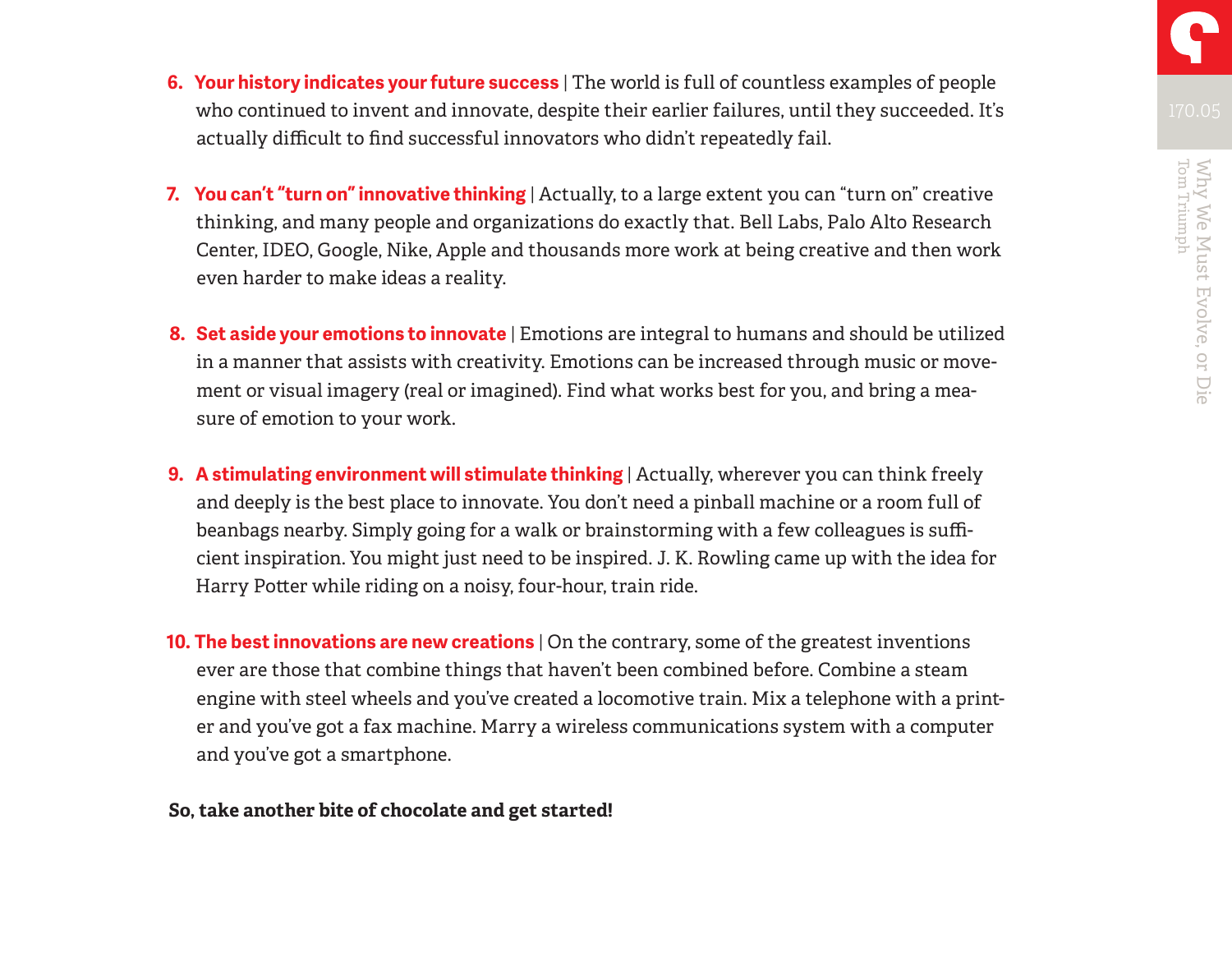## **The Only Four ways You Can Ever Fail**

I often think of the powerful words that Milton shouted into the wind on May 25, and I want those words to reverberate in my own head. Milton was 82 years old at the time, but I'm certain he yelled the words in a strong unwavering voice. A voice that carried the emotional mixture of joy, pride, wonder, and awe. And probably some fear and a bit of disbelief.

He shouted to be heard above the noise from the wind and the loud 12 horsepower, internal combustion engine straining right next to him. But mainly he shouted because of the pure exhilaration coursing through his being.

Milton Wright was the father of Orville and Wilbur, the famed American inventors and aviation pioneers who built, tested, and flew the first controlled "heavier-than-air flying machine" in 1903. It was just several years later, in 1910, that Milton shouted out the stirring words during the one and only time he ever flew.

If you get the chance, you should visit North Carolina and walk the grounds at Kill Devil Hills near Kitty Hawk. It's where the brothers spent month after month, year after year—assembling, testing, crashing, repairing, making slow incremental progress before doing more assembling, testing, crashing, repairing. It was there where the brothers first flew, and where we grew wings. We added the third dimension to our world. It's hallowed ground.

Early flight was dangerous, pioneering work and Milton had made his sons promise to never fly together. He couldn't imagine losing them both during a flight crash. Over the subsequent decades, aeronautical engineers and historians have thoroughly studied and chronicled what the Wright brothers did to succeed. Searching "Wright brothers" on Amazon yields 1,628 books.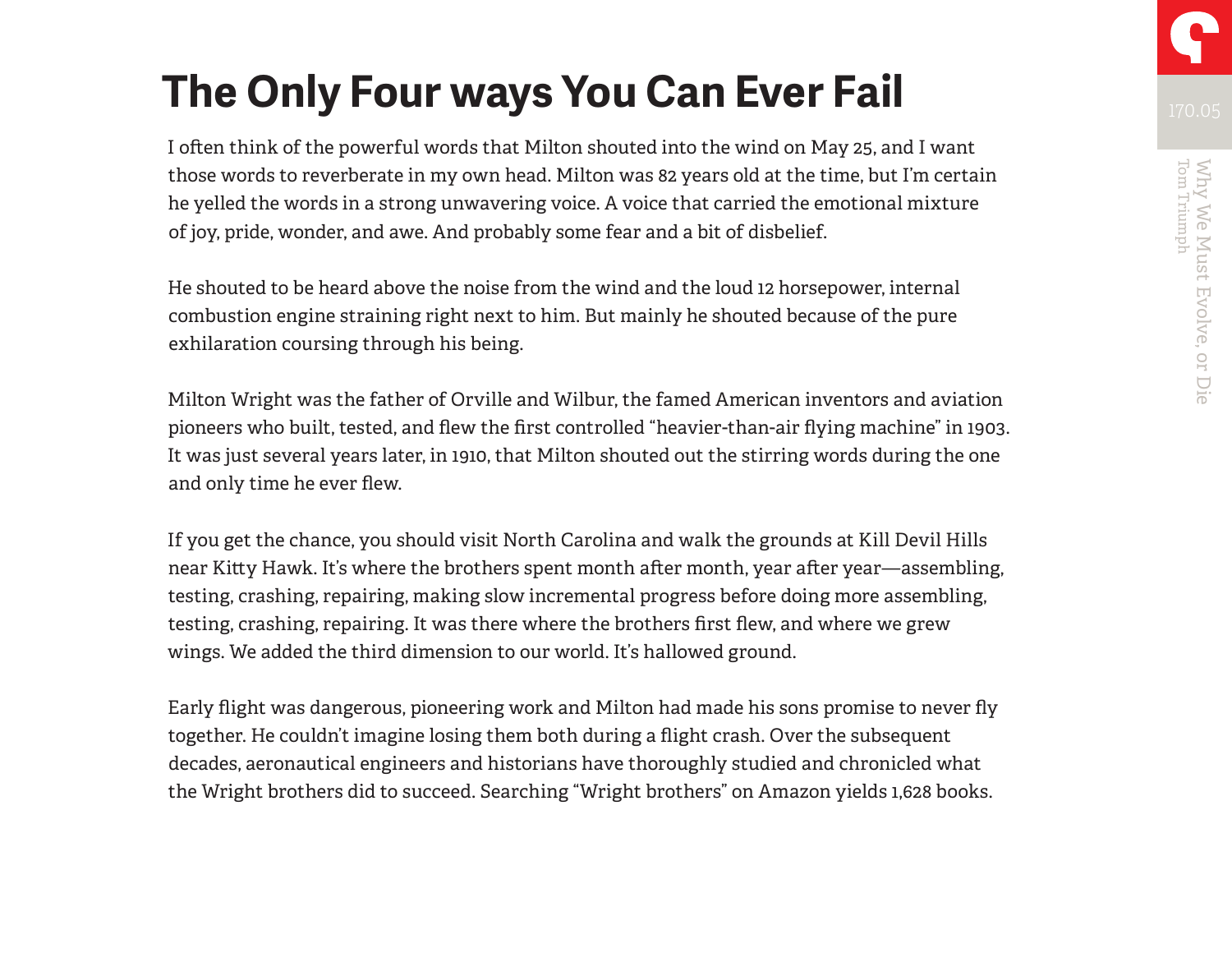But, when considering what contributed to the success of these bicycle mechanics and selftaught engineers, both of whom didn't even graduate from high school, it's also important to consider what they decided not to do.

#### **Here are the four things they didn't do.**

- **1. Obsess over milestones** | Their intent was to fly. But they had no real idea how long it'd take to work their way through the innumerable challenges. For one thing, they calculated they'd need a minimum of eight horsepower from an engine that weighed less than 200 pounds. There was no such engine available at the time. So the brothers set about building one. Not to mention the other innumerable obstacles involved with creating a lightweight wood and cloth structure that would withstand the forces encountered while flying; or how to alter the shape of the wing surfaces so their flight could be controlled. The only thing greater than the unanswered questions and problems was their commitment to get it all figured out. What they didn't have was an unrealistic schedule.
- **2. Work haphazardly** | Anders Ericsson is an internationally recognized professor of psychology at Florida State University, who has spent a lifetime researching and studying human achievement and performance. He's studied world-class experts in a variety of areas, including athletics, music, chess, medicine, etc. What Professor Ericsson has found is that the best way to improve and become a master in your life's work is through purposeful (or dedicated) practice. He has authored several books, most recently Peak: Secrets from the New Science of Expertise, published in 2016. Simply stated Ericsson describes purposeful practice as having four important primary components: a specific goal, intense focus, immediate feedback, and frequent incremental improvements. The Wright brothers are nearly a perfect example for all of these components.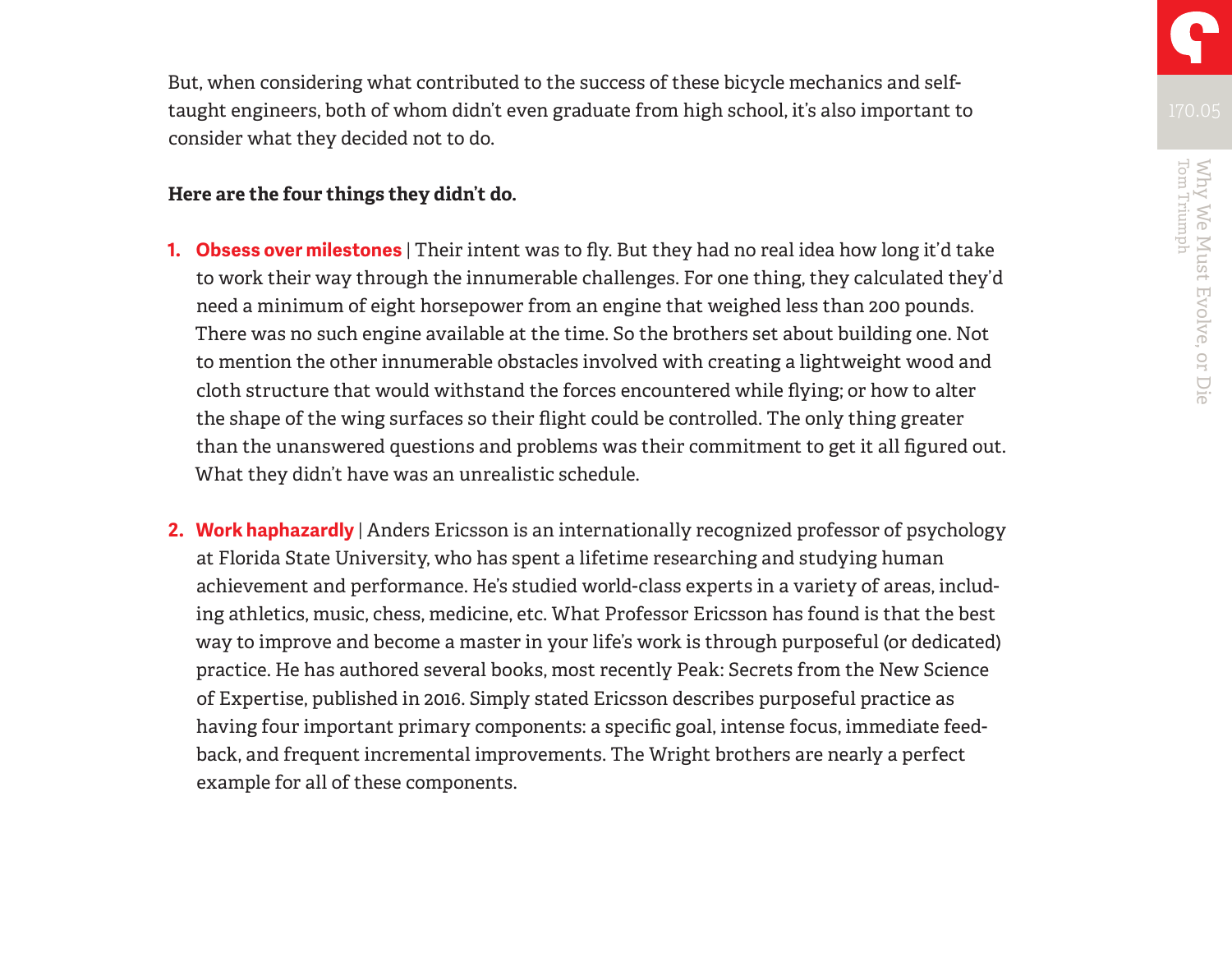**3. Chase someone else's goal** | Their objective of flying wasn't assigned to them. It wasn't the goal of some wealthy industrialist who pressured the brothers to solve the challenge of flight. It wasn't a directive from an existing business enterprise looking for a new way to transport paying customers.

Learning to fly was their goal. The seeds originated in 1878 when their father brought home a small toy helicopter for Orville and Wilbur, then just seven and nine years old. The boys played constantly with the rubber band-powered toy until it broke, at which point they built their own.

#### **4. Quit** | Enough said.

Although Milton made his sons promise they'd never fly together, there was just one exception ever made to that rule. Orville and Wilbur flew together on May 25, 1910. The brothers landed safely. Afterwards, Orville took up their father, Milton, for his one and only flight. The 82-yearold Milton climbed aboard the flyer and held on tightly as it accelerated across the ground.

As Orville powered the aircraft upward, Milton looked down and watched everything he'd ever known in all his 82 years, slowly fall away. He saw the clumps of grass and the leaves on the trees merge into blocks of solid colors. He saw plots of land. He saw how the fencing created lines across the terrain below. He watched a small flock of startled birds take off from a field and fly under the Wright plane. Everything Milton had ever known was below him, as though it were spread out on a giant, flat canvas.

I wonder if his first and only experience flying generated a glimpse of a new world of possibilities. If at some point during the flight, Milton sensed a transition. Certainly the Wrights knew their invention would result in enormous changes in the world below.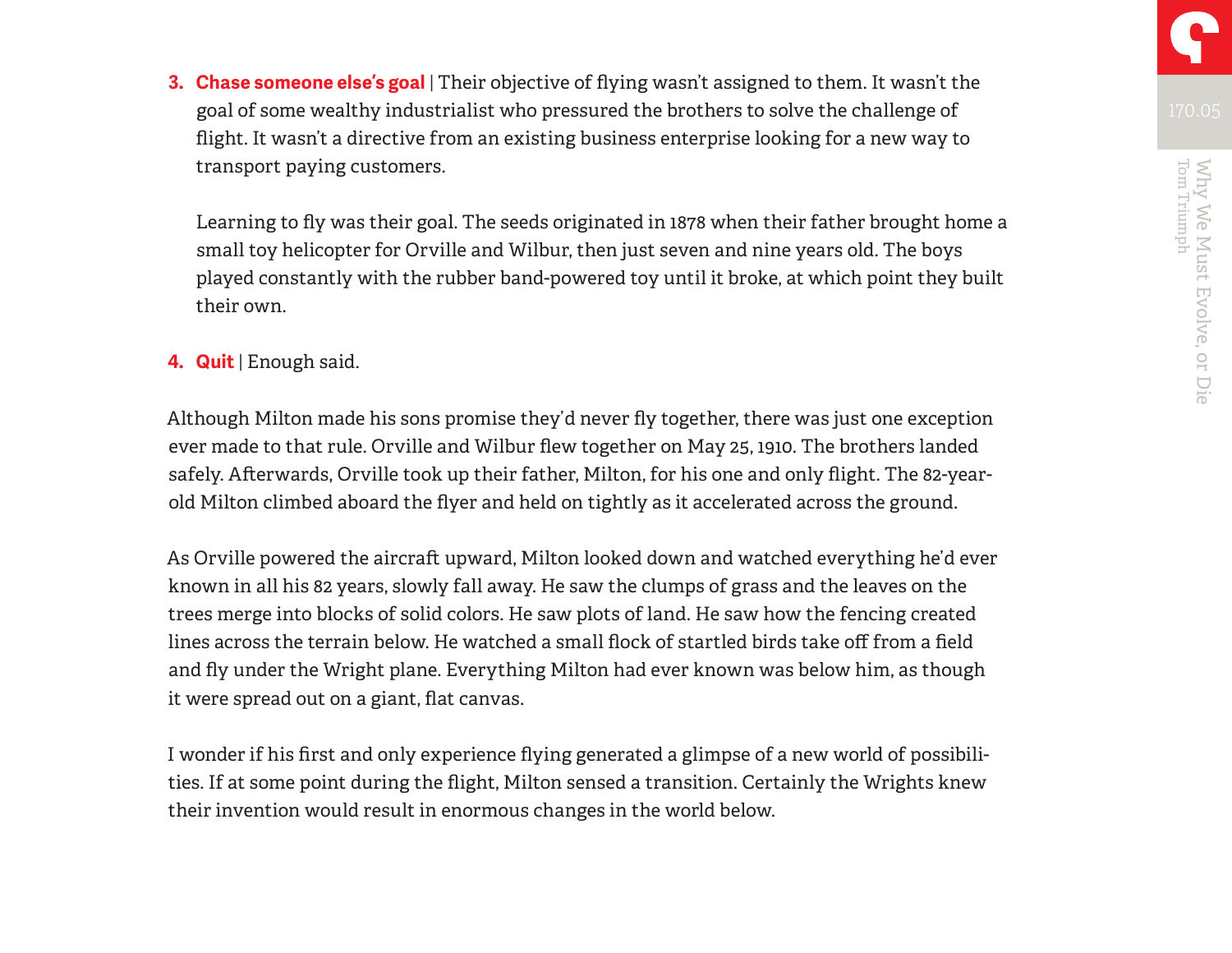During the flight, Milton turned his head, and looked at his son, Orville. So that Milton could be heard above the wind and the engine noise—and the din of the beliefs and limitations that held our bare feet to the warm, hard earth over the millennia—Milton shouted to his son.

**"Higher, Orville, higher!"** 

### **What It Feels Like to Punch Fear in the Face**

Seems like most everybody makes excuses. Or is afraid to wrestle with themselves until the old self lies exhausted in the dirt, yelling "uncle" ... and the new self stands up, walks away, and doesn't look back. Here's one person who doesn't make excuses and continues to punch fear in the face.

Chuck Close is a world-renowned artist. He paints large-scale portraits, measuring several feet on each side. And his portrait paintings are so impossibly and unimaginably detailed, that they're mistaken for photographs.

But, even if Chuck Close knew you as a dear and close friend, he probably wouldn't recognize you. Close has what neurologists call prosopagnosia. It's believed to be caused by lesions that have damaged the brain. It's also called face blindness. Here's what that means. Chuck Close isn't able to recognize faces. It's why, even after years of being married to his wife, Close didn't recognize her.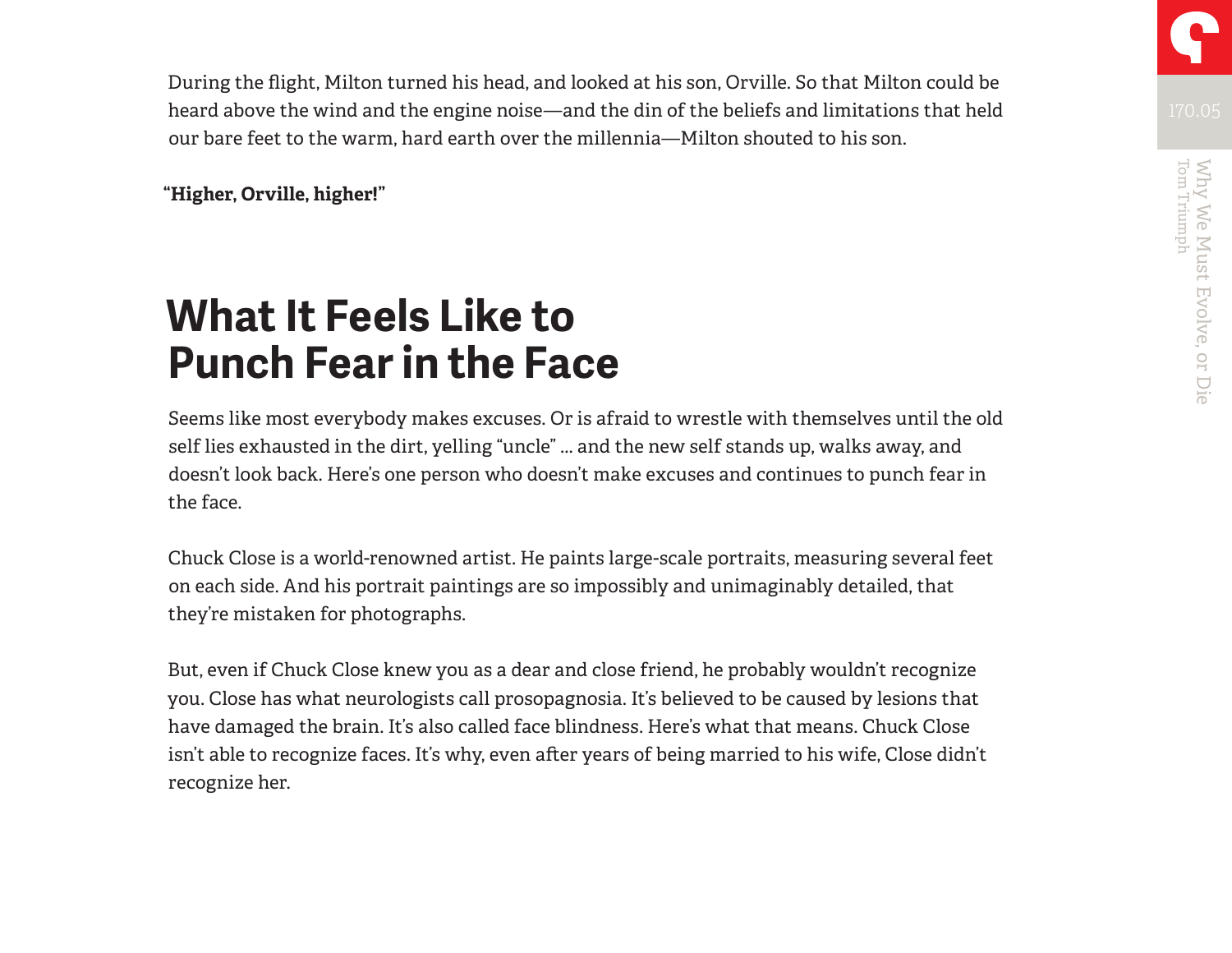You'd think this rare condition would make it more difficult to paint portraits. But according to Close, that thought didn't even occur to him. Close said,

*"I was not conscious of making a decision to paint portraits because I have difficulty recognizing faces. That occurred to me twenty years after the fact when I looked at why I was still painting portraits, why that still had urgency for me. I began to realize that it has sustained me for so long because I have difficulty in recognizing faces."* 

And if that weren't enough, there were other major difficulties that would impact his ability to create art. In 1988, after delivering a speech in New York City, Chuck Close had what he has come to describe as "the incident." A spinal artery collapse resulted in him having a seizure. It was cataclysmic, and Close lost essentially all movement from the neck down.

Close worked hard for months in physical therapy, but only regained a minimal amount of movement in his arms. He would have to spend the rest of his life in a motorized wheelchair. But his desire to create burned within him, and, fortunately, Chuck Close was driven to try. So he strapped a paintbrush to his wrist and went to work using what little movement he had. As is the case with all real artists, his work evolved.

Close continued painting portraits on large canvasses. But now he had an assistant begin by dividing the canvas into small grids. And with a brush strapped to his wrist, Close utilized paint and paper in each grid to create a small work of art. And each grid contributed a piece to the overall portrait. The resulting image was pixelated—and compelling.

Here's what Chuck Close can teach you about what it feels like to stare down fear.

*"Never let anyone define what you are capable of by using parameters that don't apply to you." —Chuck Close*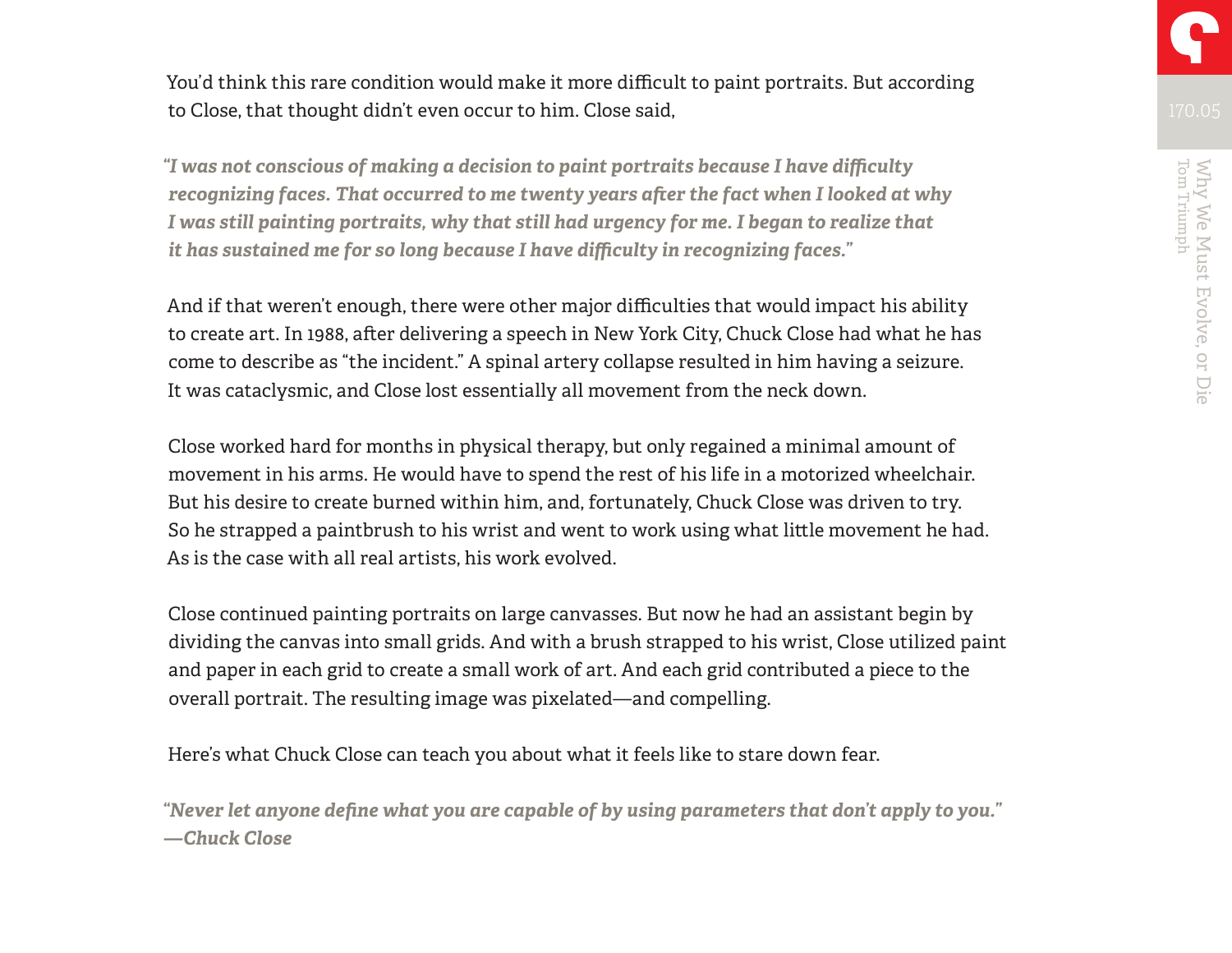**It Takes Courage** | Imagine this. You have honed your skills to the point where you can paint a face on a nine-foot by seven-foot canvas with such exacting detail, that it is mistaken for a photograph. Then you lose all those skills. And yet somehow, you have the wherewithal to make the decision to start all over again, fully knowing that whatever you do, will have to be done with a small fraction of the capability you once had.

The magnitude of courage necessary to move forward is frankly hard to fathom. To better understand how daunting this must have been, imagine other professions that require decades of neuromuscular training before attaining world-class performance—ballerina, football player, or race car driver—and after experiencing what Chuck Close did, they decide to begin again.

**Success Is Uncertain** | Of course it is. That's why you're afraid.

**It's Hard** | Ditto. Maybe unimaginably hard. Begin the work.

**Nobody Can Do It for You** | Nobody could pick up a brush and paint while Chuck Close sat nearby giving instructions. That's coaching or teaching, not painting. What's more, nobody but Close could experience the struggle that would shape his work into something entirely new.

**It Leads to New Possibilities** | What a loss it would have been if Chuck Close stopped making art after his incident. Instead, he strapped a brush to his hand and continued. In the process, he created a new way of seeing and thinking about portraits—and created hundreds of new paintings.

**There Is a Choice** | Looking over some of the paintings Chuck Close has done since his incident, it's kind of impossible to imagine that he might have made the decision to not paint. But, of course, he could have made the understandable decision to never paint again.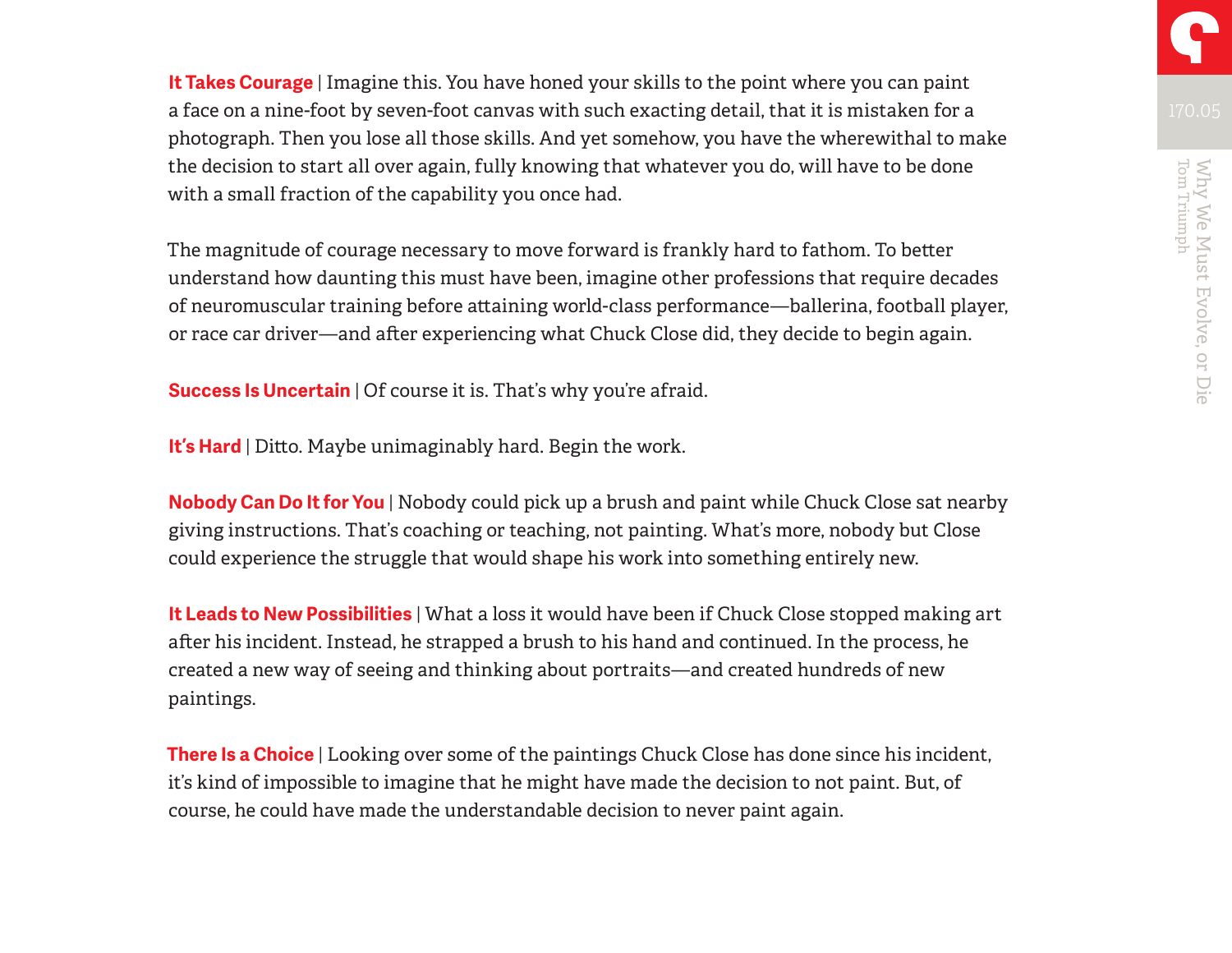It's good he made the choice to continue. And not just because the world is inspired by his work. But because it would certainly have been a dire world for Chuck Close if he did not make the decision to continue to create.

*"I don't work with inspiration. Inspiration is for amateurs. I just get to work." —Chuck Close* 

## **It's Never Over (As Long as You're Alive and Creating)**

Although Chuck Close is nearly 80 years old (he was born in 1940), he's still on the journey of reinvention. In the past couple of years, he has separated from his wife, relocated to a geographic area far from the comfort and support of his many friends, and he continues to experiment with his art to the point that he's dismaying art critics and confounding friends.

And here's what Chuck Close knows. **Life isn't about finding yourself. Life is about creating yourself.**